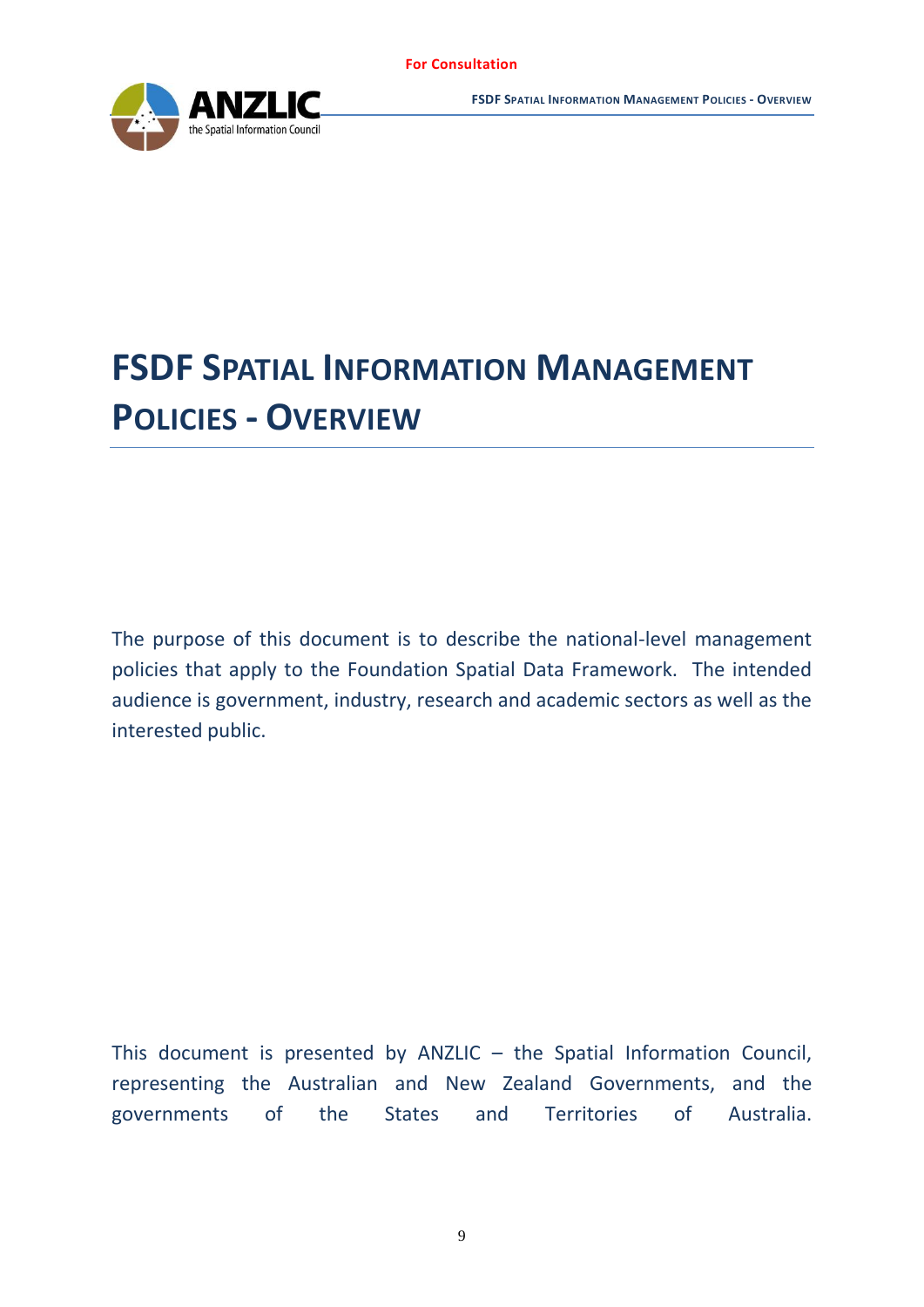

*The Australian and New Zealand Foundation Spatial Data Framework: FSDF Spatial Information Management Policies - Overview.*

#### **About this document**

This document has been published by the Department of Communications on behalf of ANZLIC—the Spatial Information Council. ANZLIC is an intergovernmental council that comprises representatives from the Australian, state and territory governments and the New Zealand Government. The ANZLIC Secretariat is currently provided by the department.

Digital versions of this publication are also available on the ANZLIC website a[t www.anzlic.org.au/](http://www.anzlic.org.au/FSDF)**FSDF**.

#### **Copyright notice**



© The Commonwealth of Australia (Department of Communications) 2014.

With the exception of the ANZLIC logo, any material protected by a trade mark and where otherwise noted; this work is licensed under a Creative Commons Attribution 3.0 Australia licence [\(http://creativecommons.org/licenses/by/3.0/au/\)](http://creativecommons.org/licenses/by/3.0/au/).

#### **Contact details**

For information about ANZLIC—the Spatial Information Council or if you would like more information on this document, please contact:

Ver 1.5 ANZLIC Secretariat Department of Communications GPO Box 2154 Canberra ACT 2601 Phone: 02 6271 1493 (international +61 2 6271 1493) Email[: spatial@communications.gov.au](mailto:spatial@communications.gov.au) Web[: www.anzlic.org.au](http://www.anzlic.org.au/)

> 1 **For Consultation**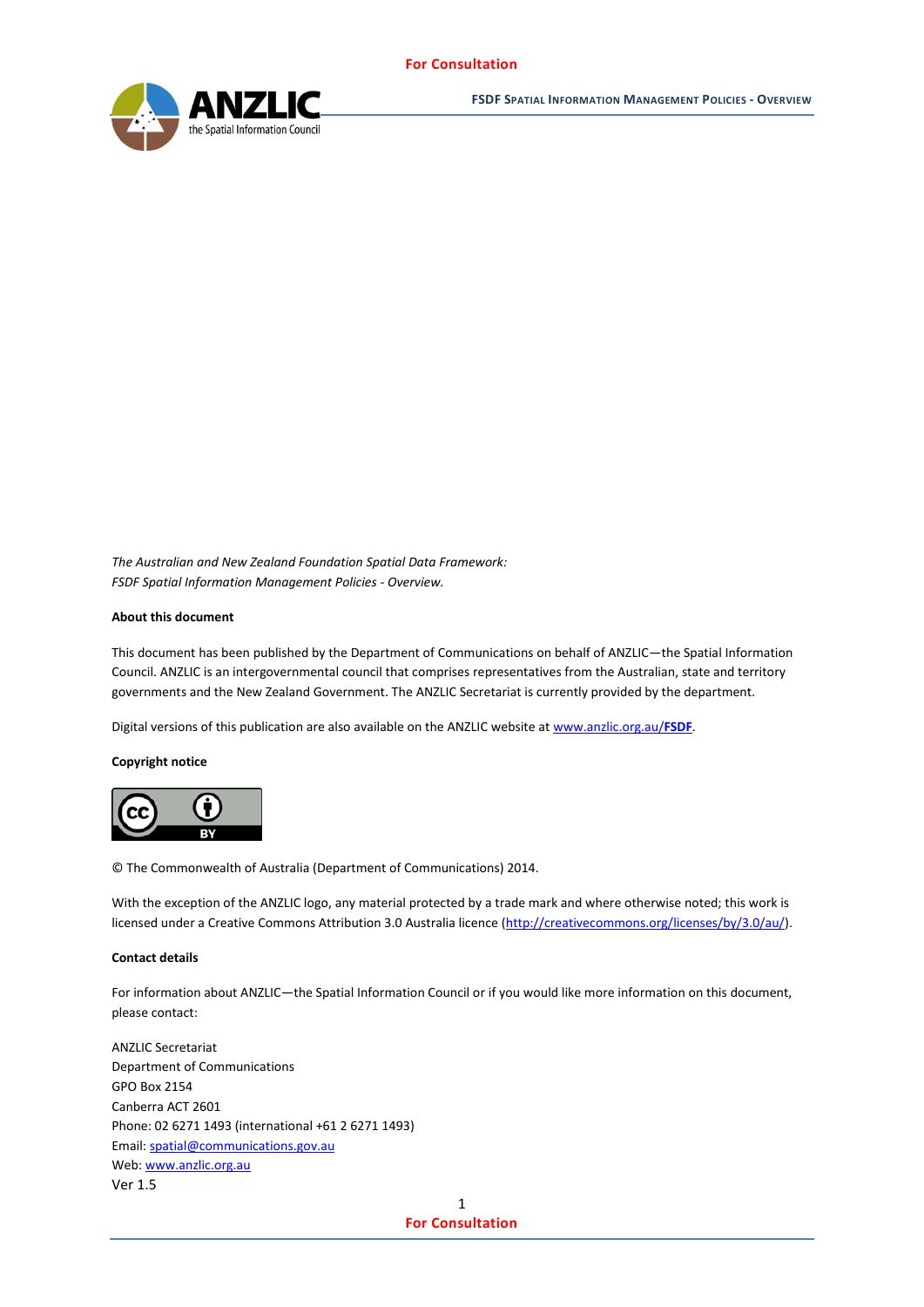

# **Table of Contents**

# <span id="page-2-0"></span>**Document History**

| Date        | <b>Version</b> | <b>Description</b>                                                                                                       | <b>Author</b>                         |  |  |
|-------------|----------------|--------------------------------------------------------------------------------------------------------------------------|---------------------------------------|--|--|
| Oct 2012    | 0.8            | Incorporate outcomes from Foundation<br>Spatial Data Themes Project. Finalising draft<br>for 15 Nov 2012 ANZLIC meeting. | <b>OSP</b>                            |  |  |
| 31 Oct 2012 | 0.9            | Changes made by OSP staff.                                                                                               | <b>OSP</b>                            |  |  |
| 12 Nov 2012 | 1.1            | Draft for ANZLIC review at 15 Nov 12<br>meeting.                                                                         | <b>OSP</b>                            |  |  |
| 18 Jun 2013 | 1.2            | Review based on comments from Policy<br>Working Group 4 Apr 13.                                                          | <b>OSP</b>                            |  |  |
| 05 Jul 2013 | 1.3            | Jurisdictional review/comments                                                                                           | C Palfreyman                          |  |  |
| 20 Feb 2014 | 1.4            | Update Policies titles                                                                                                   | <b>Spatial Policy</b><br>Branch (SPB) |  |  |

Ver 1.5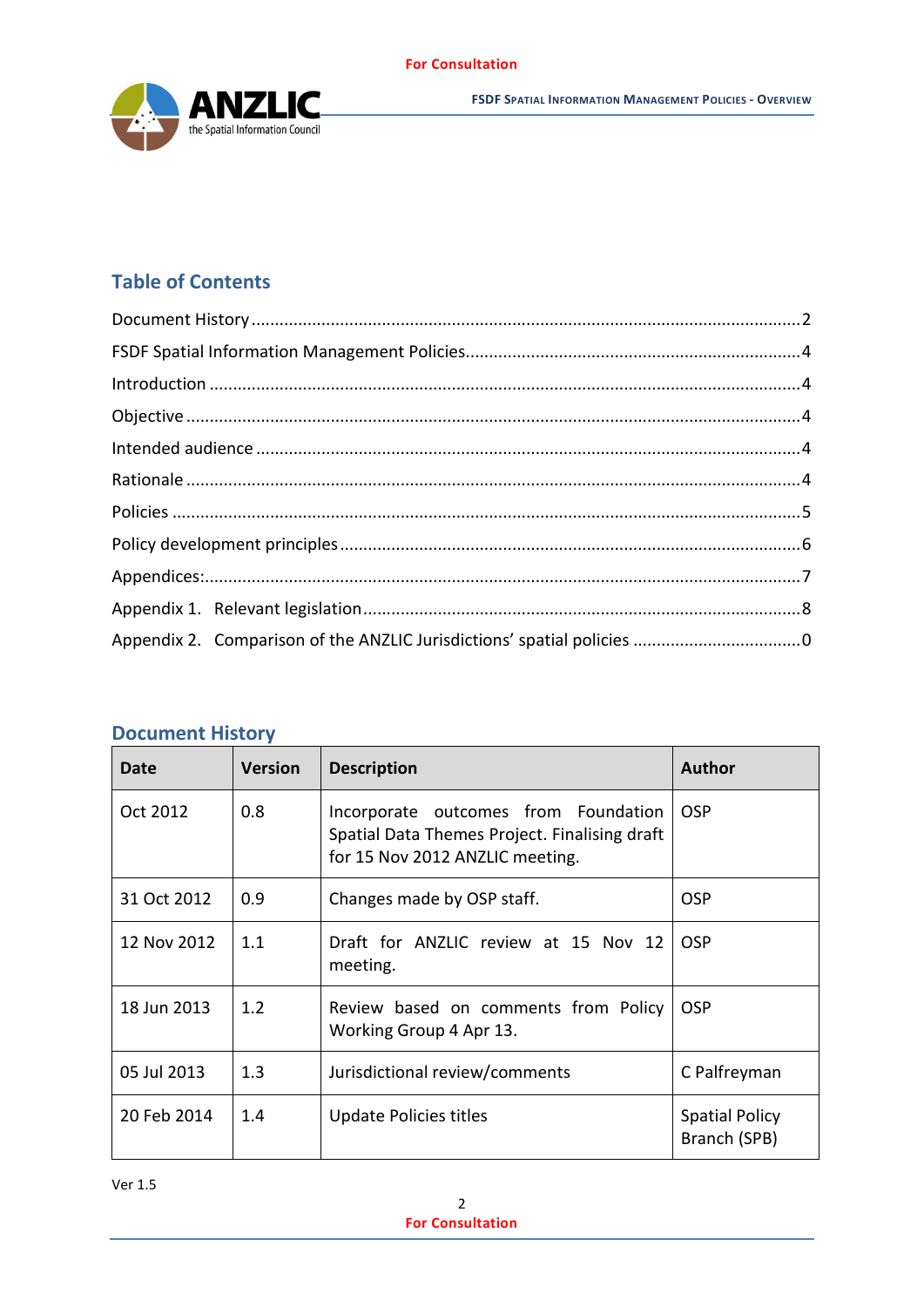

**FSDF SPATIAL INFORMATION MANAGEMENT POLICIES - OVERVIEW**

| 17 Mar 2014 |  | <b>Contact Officer Comment (VIC)</b> | <b>SPB</b> |
|-------------|--|--------------------------------------|------------|
|-------------|--|--------------------------------------|------------|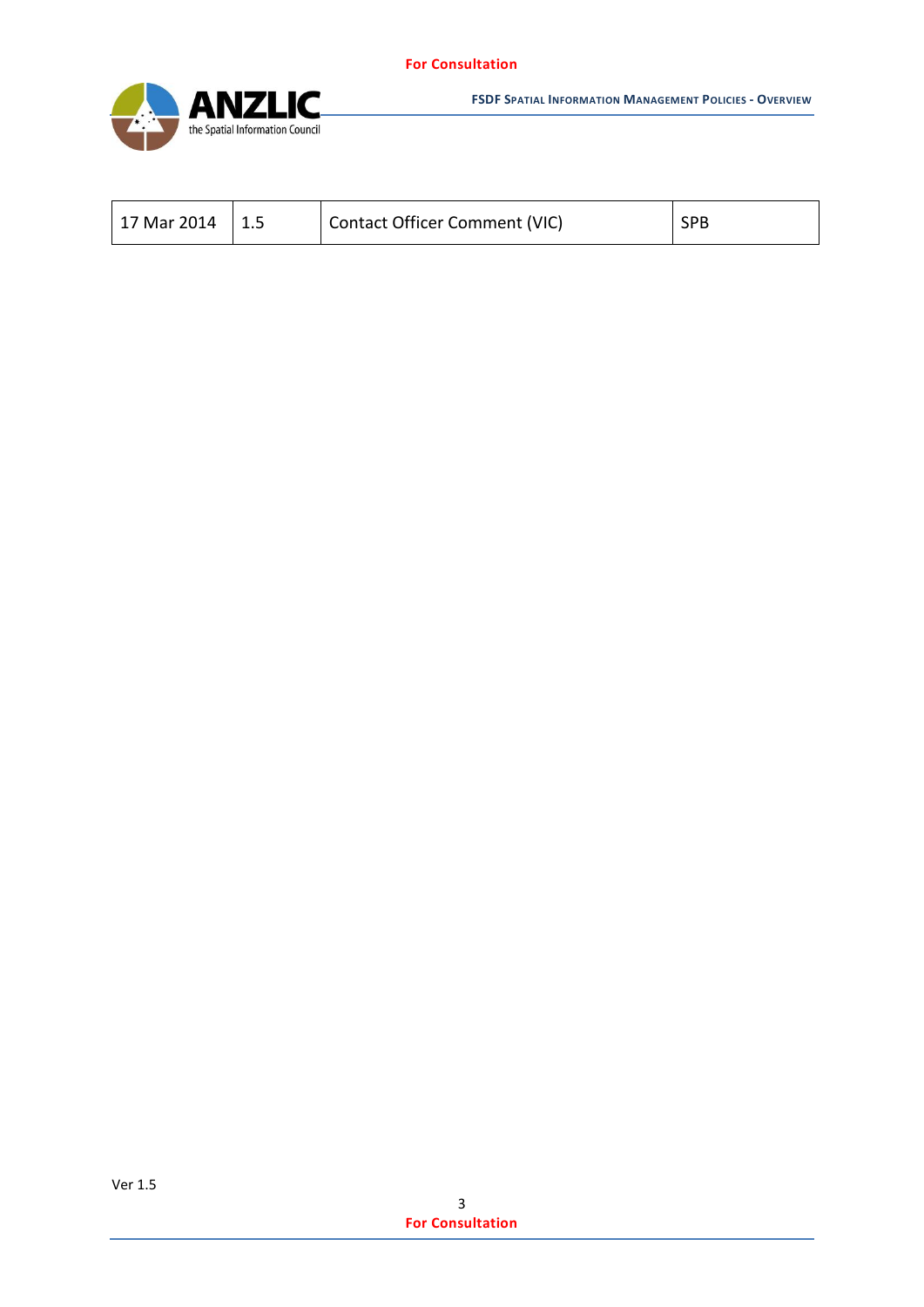

# **FSDF Spatial Information Management Policies**

# <span id="page-4-1"></span><span id="page-4-0"></span>**Introduction**

- 1. The Australian and New Zealand Governments and the State and Territory governments of Australia are committed to improving access to a national coverage of authoritative spatial information.
- 2. The One Australian and New Zealand Foundation Spatial Data Framework $1$  (FSDF) is central to this commitment and provides a consistent approach to the definition and documentation of national-level spatial information.
- 3. The FSDF is supported by information management policies that explain the legislative, regulatory and policy environment in which the FSDF is to be implemented. Broadly, the policies facilitate access to the information contained within the FSDF.

# <span id="page-4-2"></span>**Objective**

4. The FSDF Spatial Information Management Policies (Policies) define a common approach to management of Australian and New Zealand national-level spatial information<sup>2</sup>.

# <span id="page-4-3"></span>**Intended audience**

- 5. The government sector is the principal user of the Policies, however industry, research, academia and the public would also benefit from knowledge of the management processes that support the data they may consume.
- 6. The Policies are available to inform the supply chain from local to state level, however the focus is the national level information management environment.
- 7. ANZLIC has developed the Policies in line with broader Commonwealth government information reform<sup>3</sup> and is responsible for the ongoing custodianship of the Policies.

# <span id="page-4-4"></span>**Rationale**

1

8. Foundation spatial information is a form of public infrastructure and underpins business and policy decisions<sup>4</sup>. Spatial information is a key enabler for most other types of information and provides context for advanced information search and analysis by

<sup>1</sup> One Australian and New Zealand Foundation Spatial Data Framework, Nov 2012.

<sup>&</sup>lt;sup>2</sup> The Australian Government Location Information Strategic Framework Implementation Plan, August 2012.

<sup>&</sup>lt;sup>3</sup> For example, Declaration of Open Government AGIMO, dated 16 Jul 2010.

Ver 1.5 4 ANZLIC Economic Assessment of Spatial Data Pricing and Access Summary November 2010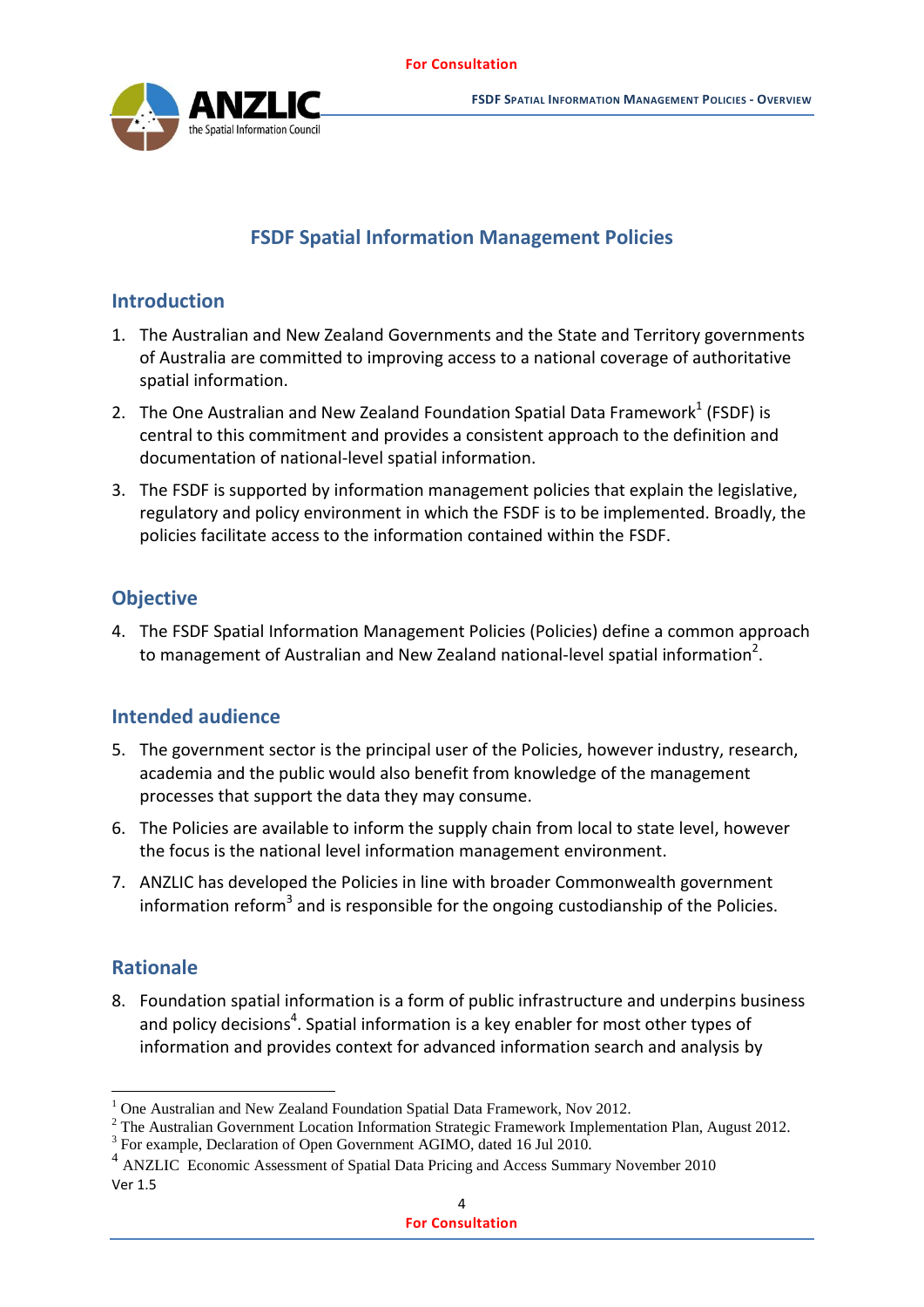

location. The ubiquitous use of national spatial datasets in the everyday business of government and private sector entities alike will lead to national productivity gains and greater levels of innovation across all areas of government and industry. Additionally, the improvements for government include more consistent policy development, better targeted citizen centric services and numerous other untapped economic, social and environmental benefits.

- 9. The ubiquitous access to spatial information described above relies on high levels of technical interoperability across all participating stakeholders – from local government data creators to national-level information aggregators and end-users. This is underpinned at all levels by *policy interoperability*.
- 10. *Policy interoperability* may be defined as the implementation of clearly defined and understood policies that facilitate the exchange and transaction of information between domains, for example, between a data collector and an aggregator, or between a government agency and a member of the public.

# <span id="page-5-0"></span>**Policies**

- 11. The Policies described in this document have been developed with consideration of the broader national information management and policy environment, for example, the policy framework derived from Commonwealth Privacy legislation. *Appendix 1* lists the key legislation relevant to these Policies. The FSDF relies on international standards for technical elements and on participating jurisdictions for source data.
- 12. The Policies aspire to reflect best practice across the represented community of government organisations and deliver a complete set of policies to support the FSDF. *Appendix 2* outlines existing policies currently implemented in each jurisdiction.
- 13. The Policies must be compatible and consistent with the National Spatial Information Infrastructure, as depicted at *Figure 1*.

14. The Policies cover the following topics:

- Governance
- Custodianship
- Standards
- Foundation Spatial Data Framework
- Access (including Pricing)
- Privacy (refers to existing national policy)
- Security (refers to existing national policy)
- Intellectual Property (including Licensing -refers to existing national policy).

Ver 1.5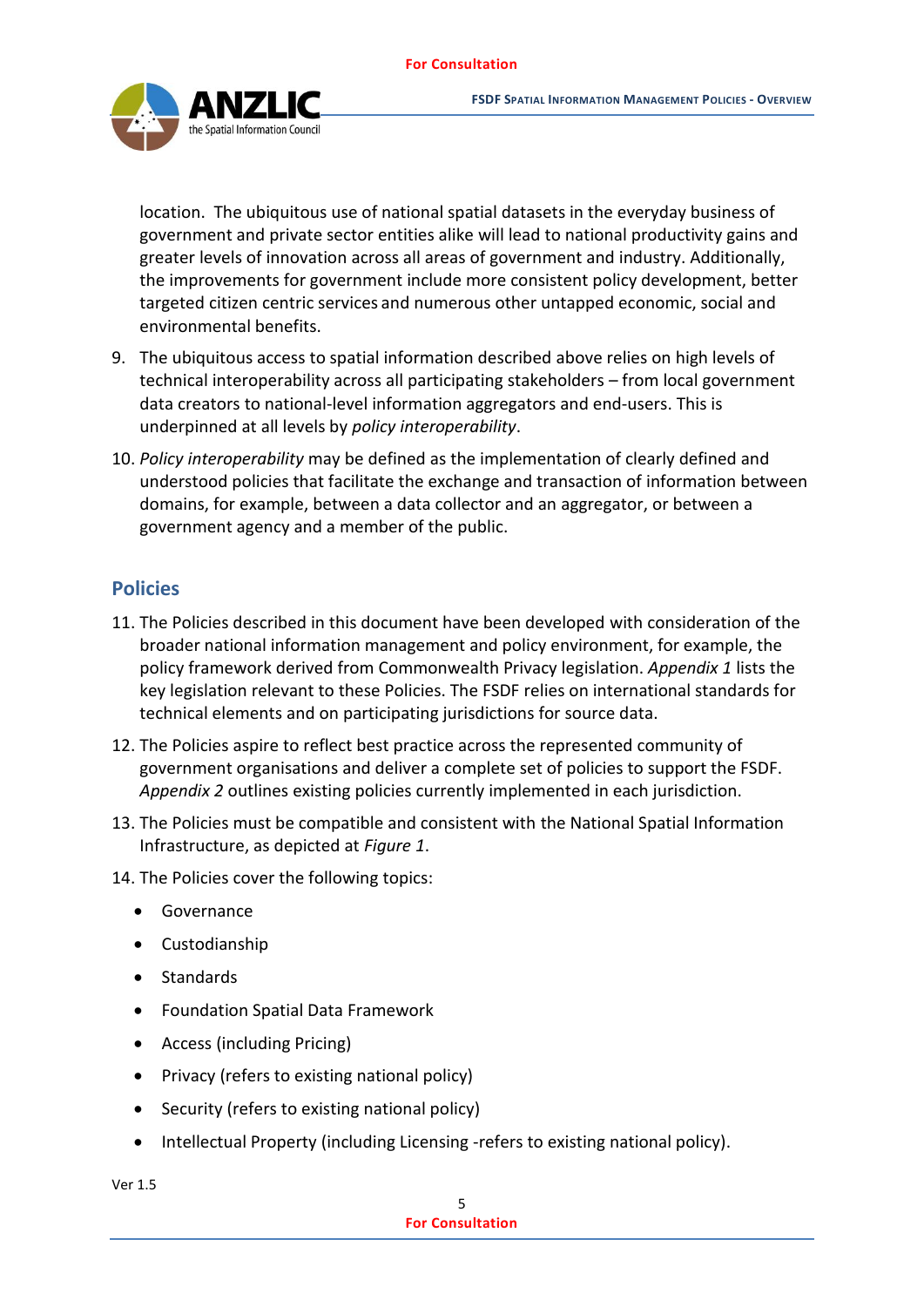

**FSDF SPATIAL INFORMATION MANAGEMENT POLICIES - OVERVIEW**



Figure 1. Spatial information management policies depicted as part of a National Spatial Information Infrastructure (courtesy Intergovernmental Committee on Surveying and Mapping (ICSM))<sup>5</sup>

# <span id="page-6-0"></span>**Policy development principles**

<u>.</u>

15. At the ANZLIC meeting held in August 2011, Council agreed to "adopt the Victorian Spatial Strategy guidelines for governance / spatial information management as a starting point for the ANZLIC guidelines". This decision is supported by the following best practice principles for the development and implementation of the Policies;

Ver 1.5 <sup>5</sup> PCGIM Review of topographic information briefing note March 2013.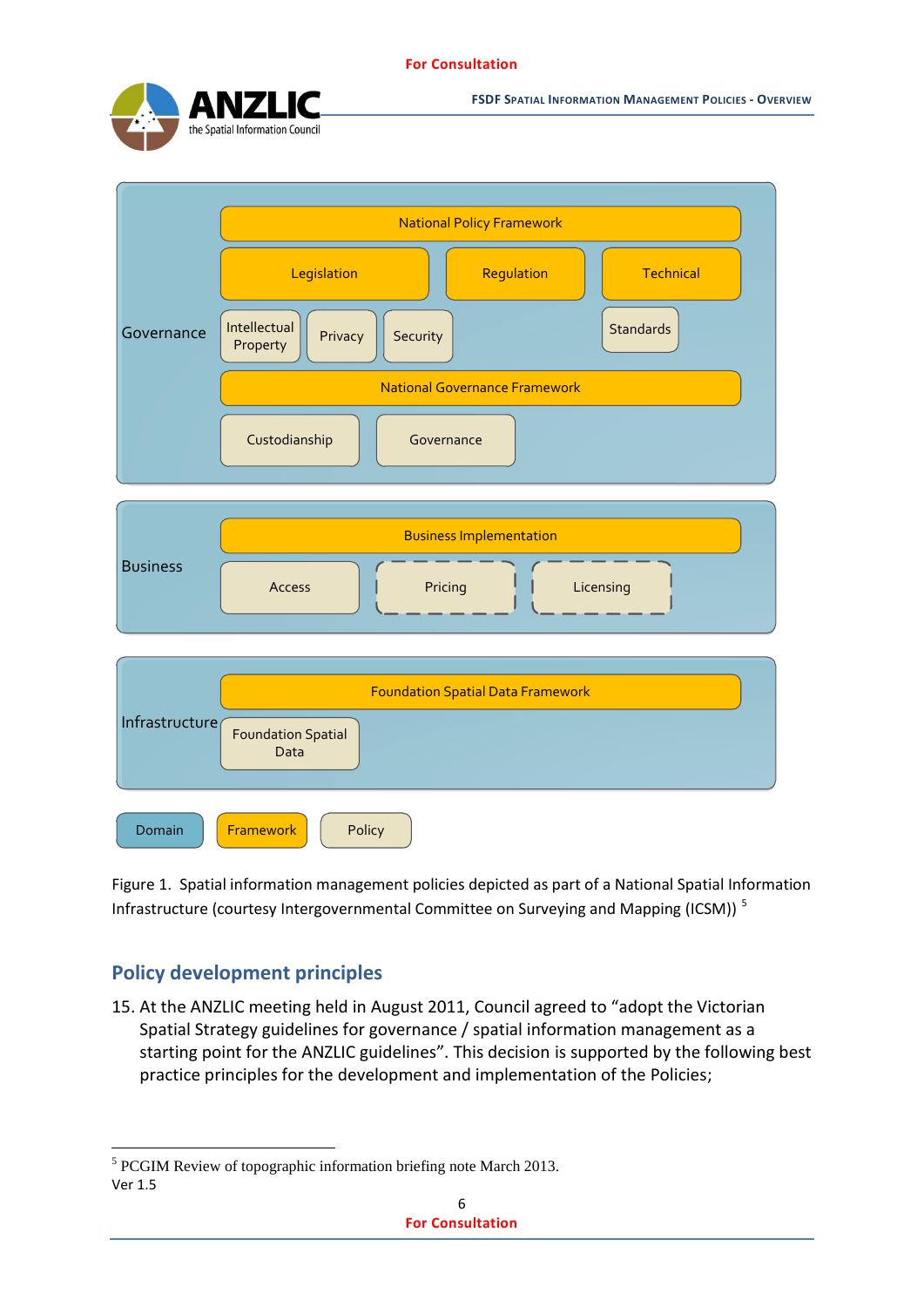

- **Governance** Certain mandatory requirements must be understood and taken into account in order to develop and successfully implement any government information management policies. Prominent among those requirements are legislation and regulation, however, best practice and directed commercial outcomes must also be considered. Formal governance arrangements – at both organisational and data custodian levels – have a direct impact on information management processes.
- **Common approach** The application of standards to information management allows interoperability through the enablement of repeatable and predictable processes. Information standards and procedures are key elements of the Policies, increasing data useability, with use and re-use by the broadest range of users.
- **Access** The Policies are applicable to multiple spatial information management models across public and private sectors. Principles relating to information security and the protection of rights are as important as those relating to open access.

## <span id="page-7-0"></span>**Appendices:**

- 1. Relevant legislation
- 2. Comparison of the ANZLIC Jurisdictions' spatial policies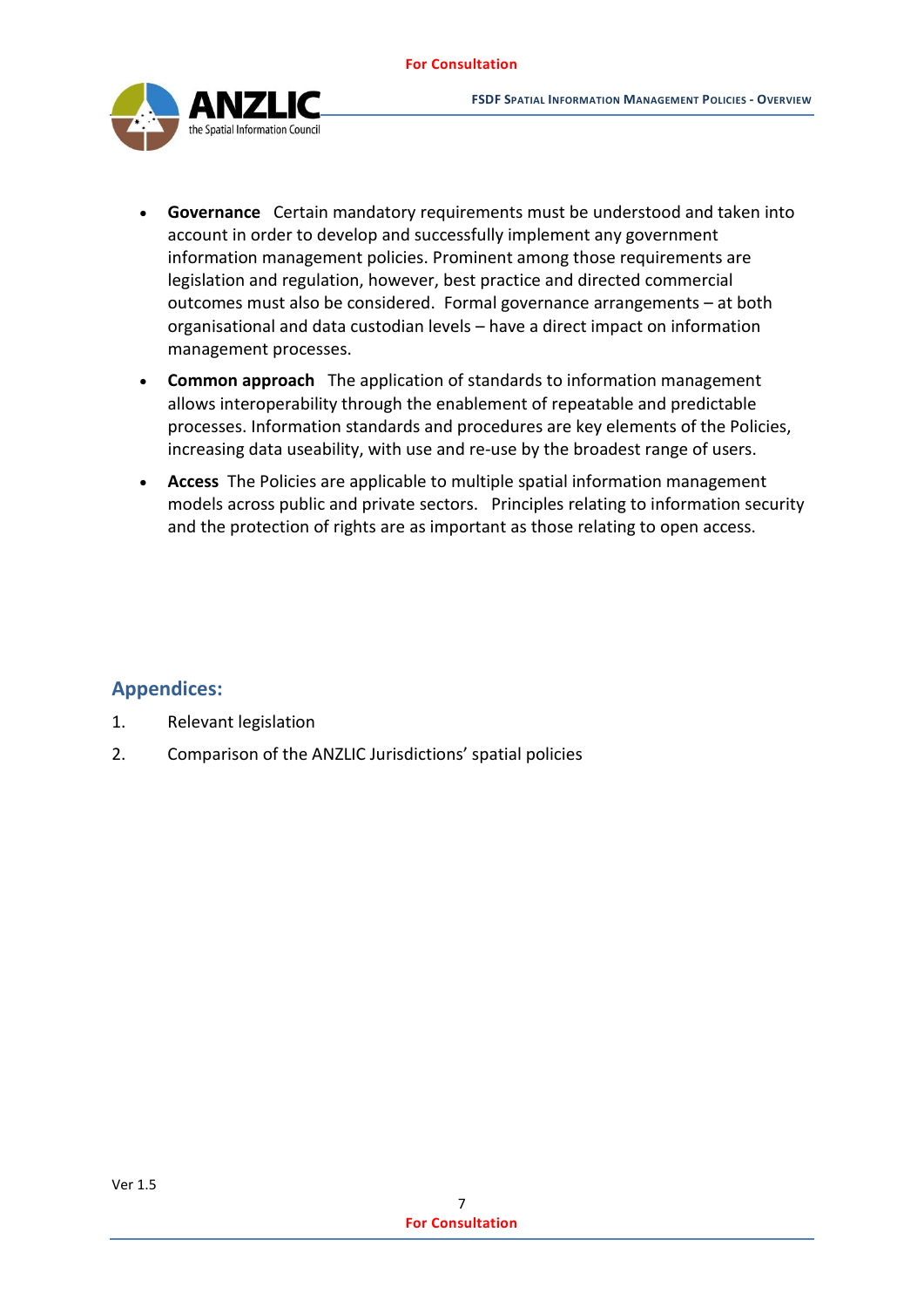

# <span id="page-8-0"></span>**Appendix 1. Relevant legislation**

### **[Archives Act 1983](http://www.comlaw.gov.au/Series/C2004A02796)**

- Empowers the National Archives of Australia to preserve the archival resources of the Commonwealth - those records designated 'national archives'. Under this legislation, it is illegal to destroy Commonwealth records without permission of the Archives unless destruction is specified in another piece of legislation. The Act also establishes the right of public access to Commonwealth records that are more than 30 years old.
- <http://www.comlaw.gov.au/Series/C2004A02796>

### **[Copyright Act 1968](http://www.comlaw.gov.au/Series/C2004A07378)**

- Relevant to copyright and the protection of certain performances, and for other purposes.
- <http://www.comlaw.gov.au/Series/C2004A07378>

### **[Crimes Act 1914](http://www.comlaw.gov.au/Series/C2004A07391)**

- Relevant to offences against the Commonwealth.
- <http://www.comlaw.gov.au/Series/C2004A07391>

### **[Electronic Transactions Act 1999](http://www.comlaw.gov.au/Series/C2004A00553)**

- Facilitates electronic transactions, and for other purposes. The Act encourages online business by ensuring that electronic evidence of transactions is not invalidated because of its format.
- <http://www.comlaw.gov.au/Series/C2004A00553>

### **[Evidence Act 1995](http://www.comlaw.gov.au/Series/C2004A04858)**

- Relevant to the law of evidence, and for related purposes.
- <http://www.comlaw.gov.au/Series/C2004A04858>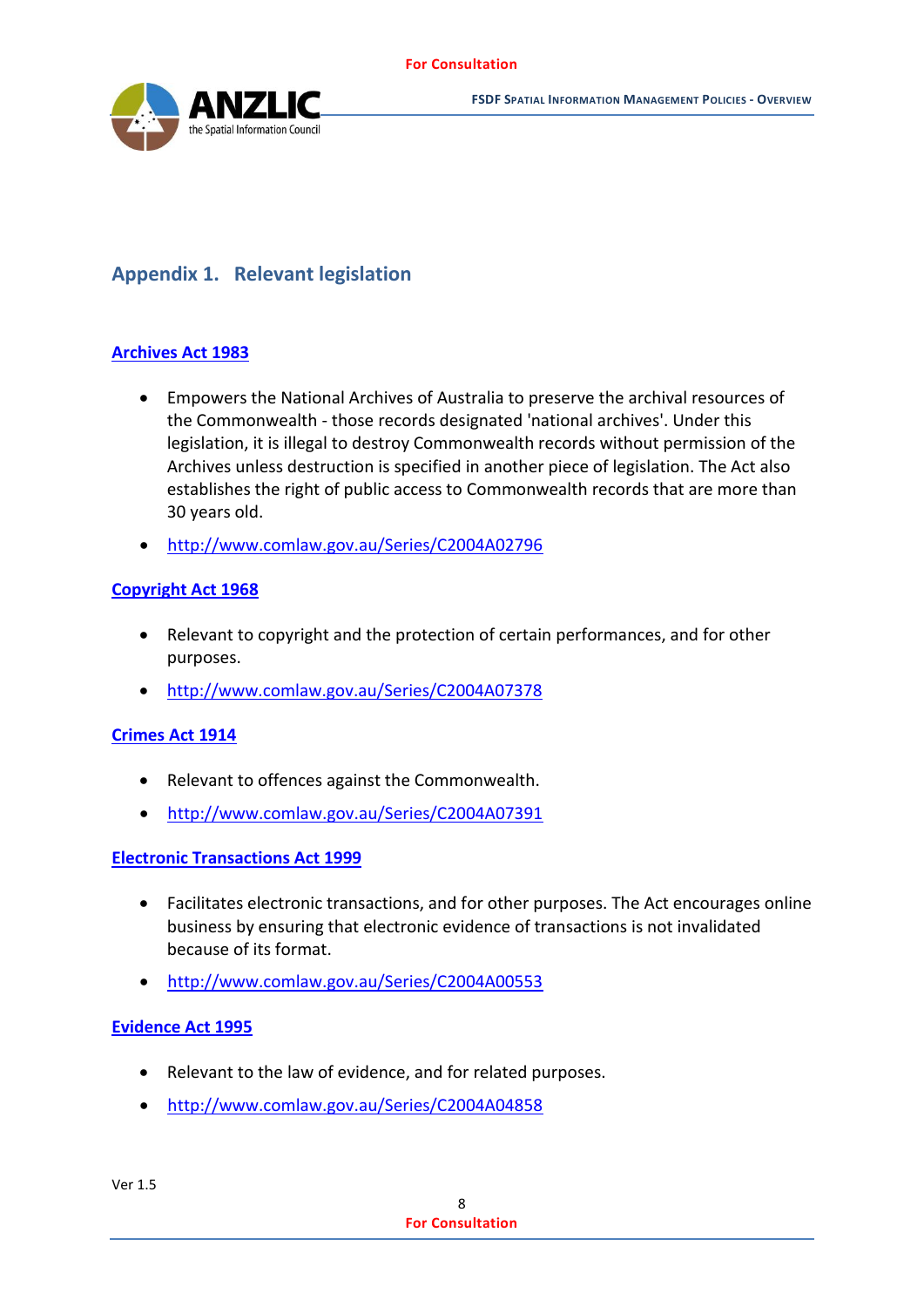

#### **[Financial Management and Accountability Act 1997](http://www.comlaw.gov.au/Series/C2004A05251)**

- Provides for the proper use and management of public money, public property and other Commonwealth resources, and for related purposes. The legislation states that an APS employee who misapplies, improperly disposes of, or improperly uses Commonwealth records may be in breach of the Act.
- <http://www.comlaw.gov.au/Series/C2004A05251>

#### **[Freedom of Information Act 1982](http://www.comlaw.gov.au/Series/C2004A02562)**

- Provides for public access to documents less than 30 years old, kept by Australian Government departments.
- <http://www.comlaw.gov.au/Series/C2004A02562>

#### **[Privacy Act 1988](http://www.comlaw.gov.au/Series/C2004A03712)**

- Provisions to protect the privacy of individuals, and for related purposes.
- <http://www.comlaw.gov.au/Series/C2004A03712>

[http://australia.gov.au/people/public-servants/managing-information/key-legislation-for](http://australia.gov.au/people/public-servants/managing-information/key-legislation-for-managing-information)[managing-information.](http://australia.gov.au/people/public-servants/managing-information/key-legislation-for-managing-information)